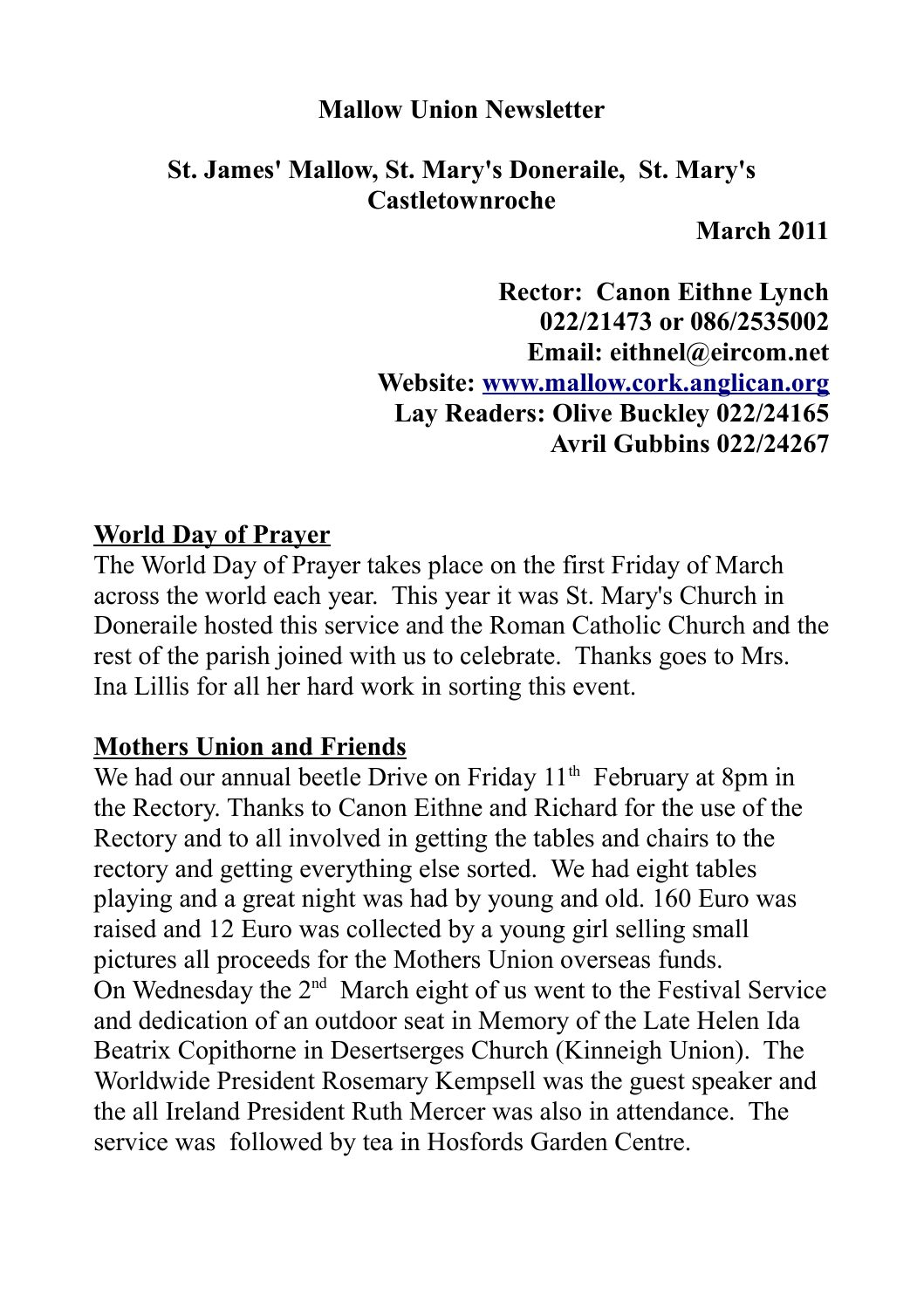Our next event is our Lady Day Service in Castletownroche on Friday  $25<sup>th</sup>$  March at 8pm when the Fermoy Ladies will join with us for a Holy Communion Service. All are welcome to this service. On the  $2<sup>nd</sup>$  April there is a Pampering Day in the Trident Hotel Kinsale from 2pm to 5.30pm. Costing 10 Euro. If anyone is interest in going please contact Diana for a booking form before the  $25<sup>th</sup>$ March. This is open to any ladies who would like to attend.

# **Coffee Morning**

Thanks to all who supported the coffee morning at Joy Sheehan's in Doneraile on  $26<sup>th</sup>$  February. An enjoyable morning was had by all. Over €1,100 was raised for the Hope Foundation and the Street Children of Calcutta. We wish all the best to Joy's granddaughter, Rachel and her friends who will travel to Calcutta in April.

## **Sympathy**

We would like to express out sympathy to the family of Alice Talbot wife of the late Revd Richard who was removed from Dublin and burial took place in Buttevant on Friday 25<sup>th</sup> February. To her son George and daughter Rachel and the extended family.

## **Timeline**

In Mallow Church a Timeline Project in connection with Church 21 had been started towards the end of last year. If you have photographs that you are willing to include in this display please forward them to Susan Brennan as soon as possible or if you have any questions regarding same please contact Susan.

# **Mallow Recycling Centre**

Mallow Recycling Centre is now open in Quartertown Industrial Estate to receive a vast range of household materials including paints, batteries, waste oils, scrap metal, old toys, cookers, fridges, computers, light bulbs etc., as well as paper, cardboard, cans, textiles and plastic. Open through lunch Tuesday to Friday plus half day Saturday - Tel 022-50830 Regards Jim Moloney A/Senior Executive Officer Internal Extn 3203 Tel 022-30403.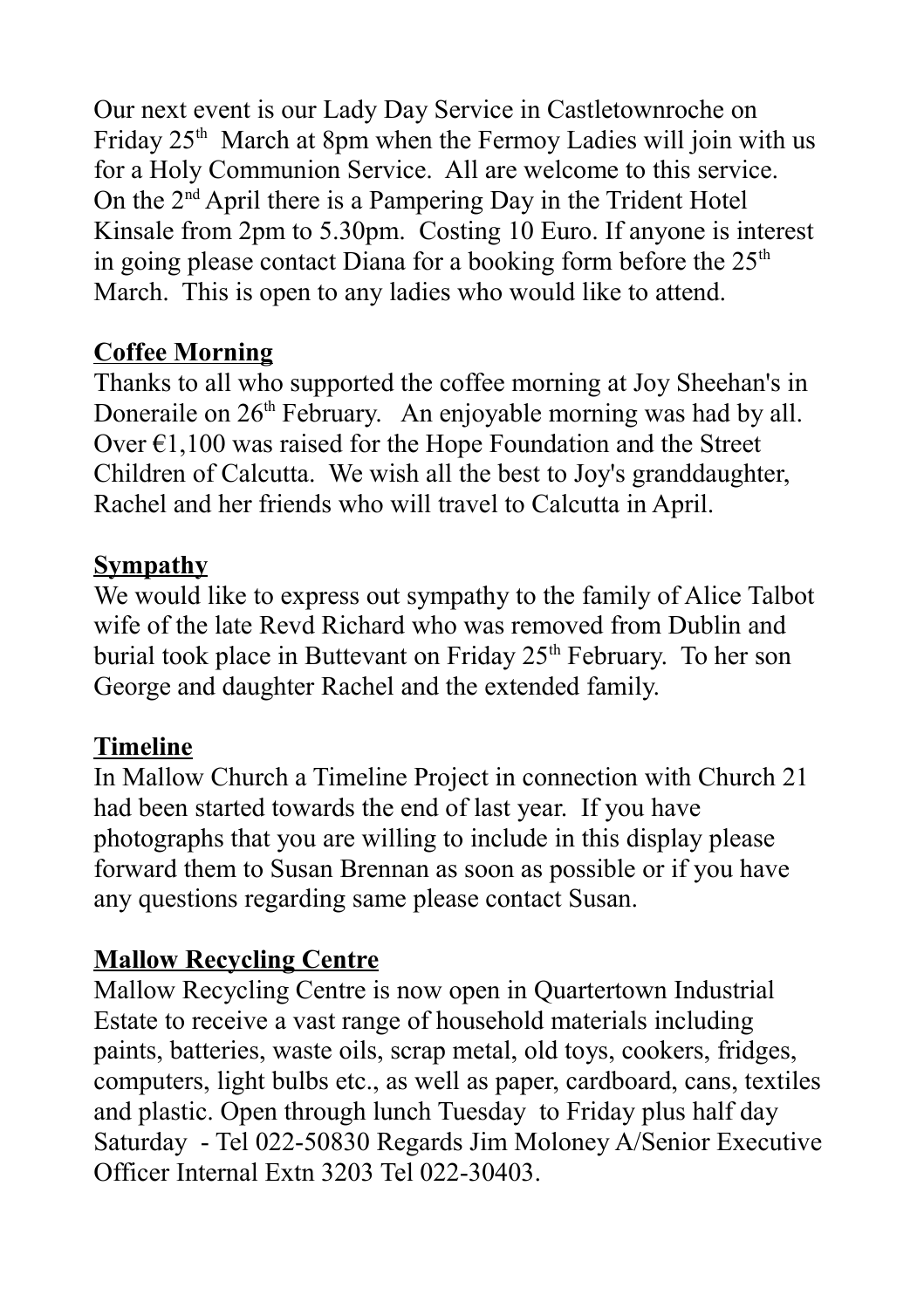# **DIARY FOR THE MONTH OF MARCH**

Weekday Services Holy Communion St. James on Wednesdays at 11am

| Saturday 5th March<br>Wednesday 9th March                                | Bible Club St. James Hall Mallow 11.30am<br>Ash Wednesday Service Mallow 11am<br>Ash Wednesday Service Doneraile 8pm |  |
|--------------------------------------------------------------------------|----------------------------------------------------------------------------------------------------------------------|--|
| Saturday 12nd March                                                      | Bible Club St. James Hall Mallow 11.30am                                                                             |  |
| Childrens Choir Practise St. James Church 12.30pm<br>Saturday 12th March |                                                                                                                      |  |
| Monday 14th March<br>Blackwater Social Club AGM 9pm                      |                                                                                                                      |  |
| at Mark and Diana Buckley, Bridgetown, Castletownroche                   |                                                                                                                      |  |
| Wednesday 16th March                                                     | Lent Service Mallow 11am                                                                                             |  |
|                                                                          | Lent Service Castletownroche 8pm                                                                                     |  |
| Thursday 17th March                                                      | St. Patrick's Day Service Mallow 11.30am                                                                             |  |
| Saturday 19th March<br>No Bible Club                                     |                                                                                                                      |  |
| Sunday 20th March<br>Inter-Church meeting in Charleville 7.30pm          |                                                                                                                      |  |
| Monday 21 <sup>st</sup> March                                            | Vestry Meeting St. James Hall 8pm                                                                                    |  |
| Wednesday 23rd March                                                     | Lent Service Mallow 11am                                                                                             |  |
|                                                                          | Lent Service Doneraile 8pm                                                                                           |  |
| Friday 25th March                                                        | Lady Day Service Castletownroche 8pm                                                                                 |  |
| Saturday 26th March                                                      | Bible Club St. James Hall Mallow 11.30am                                                                             |  |
| Wednesday 30th March                                                     | Lent Service Mallow 11am                                                                                             |  |
|                                                                          | Lent Service Castletownroche 8pm                                                                                     |  |
| <b>APRIL</b>                                                             |                                                                                                                      |  |
| Saturday 2nd April                                                       | Bible Club St. James Hall Mallow 11.30am                                                                             |  |
| Wednesday 6th April                                                      | Lent Service Mallow 11am                                                                                             |  |
|                                                                          | Lent Service Doneraile 8pm                                                                                           |  |
| Wednesday 13 <sup>th</sup> April                                         | Lent Service Mallow 11am                                                                                             |  |
|                                                                          | Lent Service Castletownroche 8pm                                                                                     |  |
| Wednesday 20 <sup>th</sup> April                                         | Lent Service Mallow 11am                                                                                             |  |
|                                                                          | Lent Service Doneraile 8pm                                                                                           |  |
| Thursday 21 <sup>st</sup> April                                          | Maudy Thursday Service Castletownroche 8pm                                                                           |  |
| Friday 22 <sup>nd</sup> April                                            | Good Friday Childrens Service Mallow 12pm                                                                            |  |
|                                                                          | Good Friday Service Mallow 8pm                                                                                       |  |
| Saturday 23rd April                                                      | Easter Vigil 9pm Castletownroche                                                                                     |  |
| Sunday 24 <sup>th</sup> April                                            | Easter Day 10am Doneraile                                                                                            |  |
|                                                                          | 11.45am Mallow                                                                                                       |  |
|                                                                          |                                                                                                                      |  |